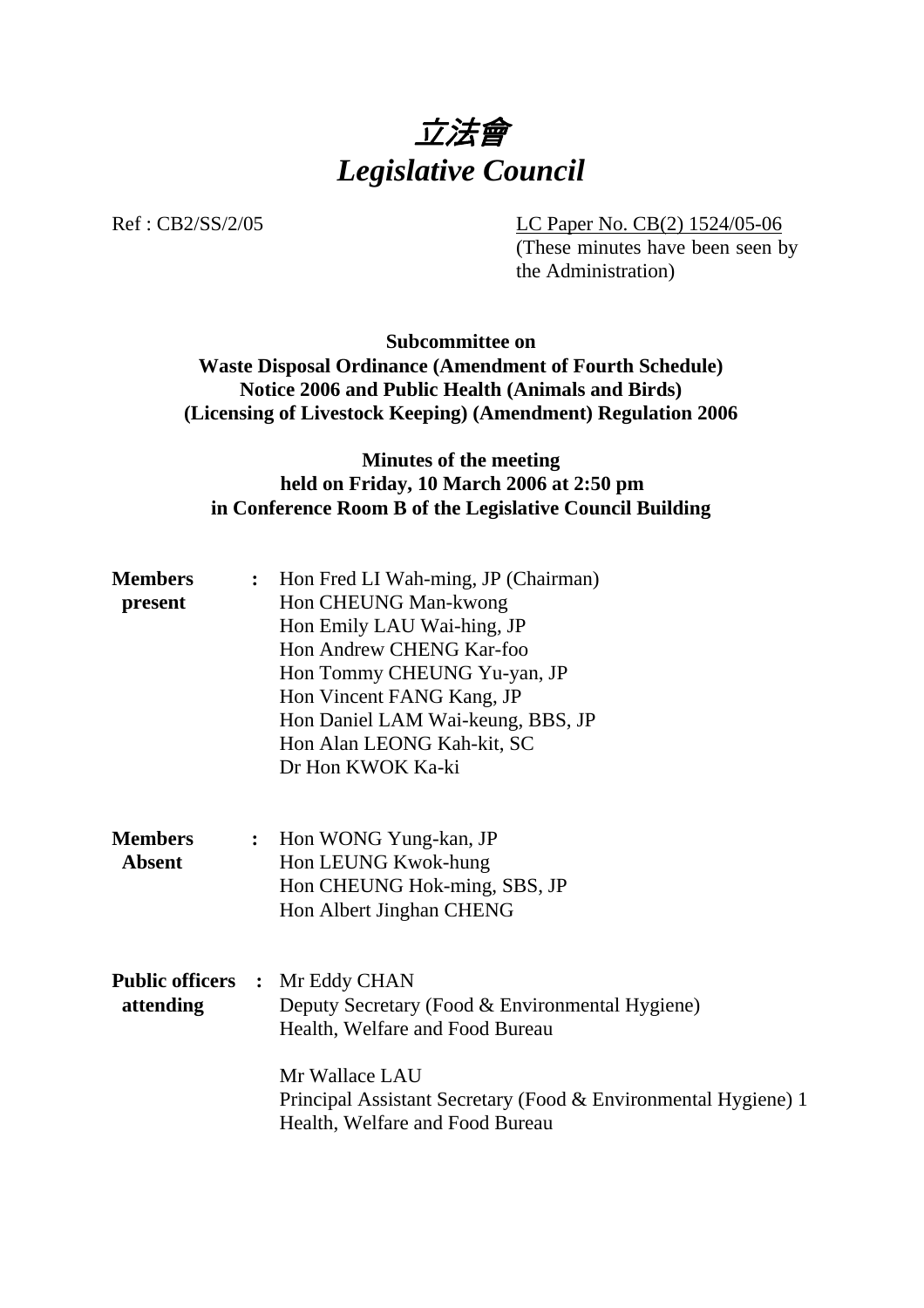|                               |                | Dr Thomas SIT Hon-chung<br><b>Assistant Director (Inspection and Quarantine)</b><br>Agriculture, Fisheries and Conservation Department     |  |  |
|-------------------------------|----------------|--------------------------------------------------------------------------------------------------------------------------------------------|--|--|
|                               |                | Mr Edmond HO<br><b>Principal Environmental Protection Officer</b><br>(Waste & Water Science)<br><b>Environmental Protection Department</b> |  |  |
|                               |                | Mrs WALLER CHAN Kit-mui, Emme<br>Senior Assistant Law Officer (Civil Law)<br>Department of Justice                                         |  |  |
|                               |                | Miss IP Wan-yok, Leonora<br><b>Senior Government Counsel</b><br>Department of Justice                                                      |  |  |
| <b>Clerk</b> in<br>attendance |                | : Mrs Constance LI<br>Chief Council Secretary (2)5                                                                                         |  |  |
| <b>Staff</b> in<br>attendance | $\ddot{\cdot}$ | Mr Stephen LAM<br><b>Assistant Legal Adviser 4</b>                                                                                         |  |  |
|                               |                | Miss Betty MA<br>Senior Council Secretary (2)1                                                                                             |  |  |

#### Action

# **I Meeting with the Administration**

[LC Paper Nos. CB(2)  $1345/05-06(01) - (03)$ ]

1. The Subcommittee deliberated (index of proceedings attached at **Annex**).

2. The Chairman said that as an application for judicial review on whether the legislative amendments had breached Article 105 of the Basic Law had been filed with the court, it was inappropriate for the Subcommittee to continue discussion on making compensation to owners of backyard poultry.

3. The Administration briefed the Subcommittee on the proposed arrangement for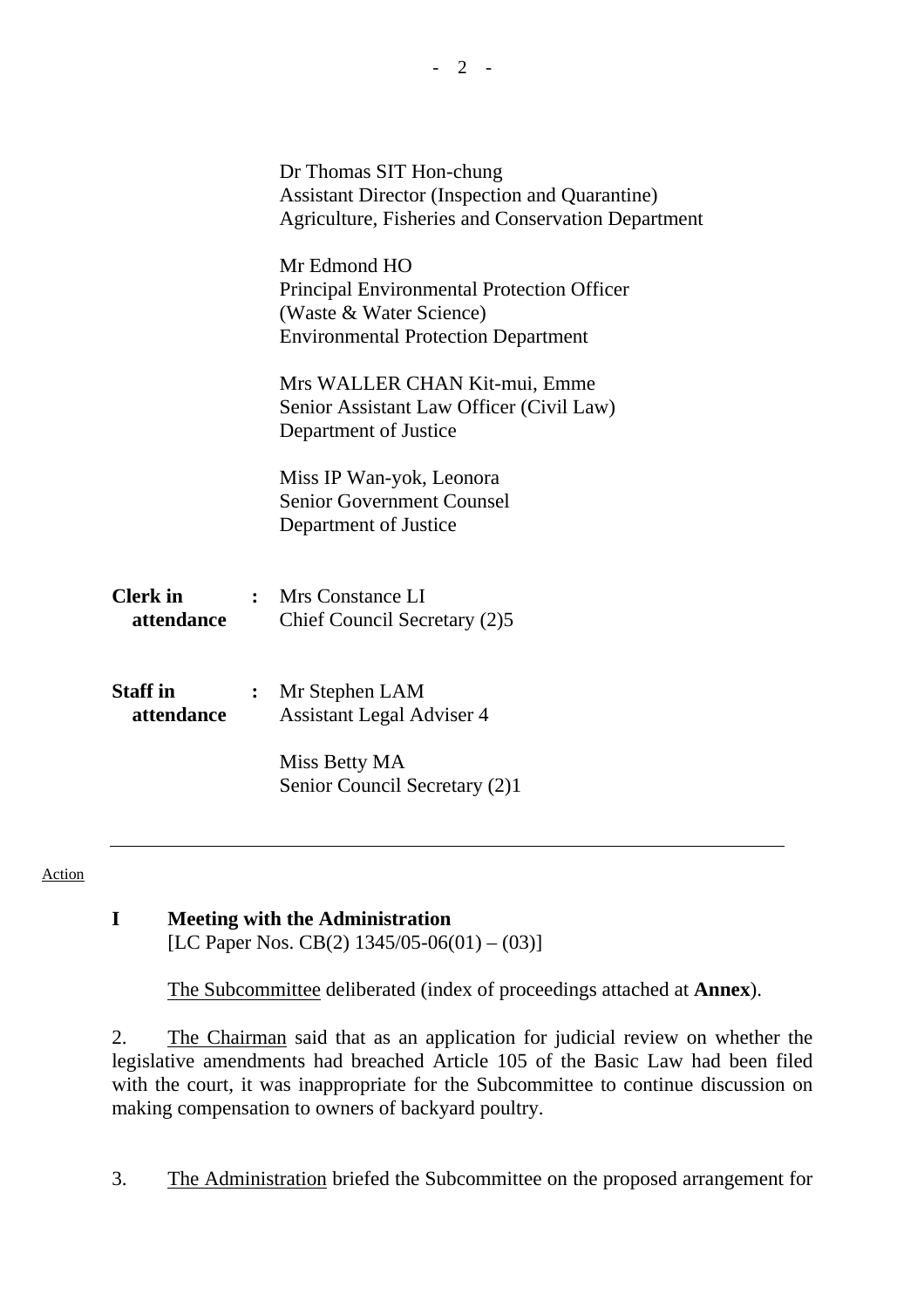Action

pet poultry and racing pigeons as detailed in its paper. To allow those persons who kept poultry as pets immediately before the legislation that banned backyard poultry came into effect to continue to do so, the Administration proposed to move a motion at the Council meeting on 29 March 2006 to amend the subsidiary legislation to allow such persons as exempt persons under the legislation. The Administration elaborated on the proposed amendments to the subsidiary legislation which was tabled at the meeting.

(*Post-meeting note* : The Administration's proposed amendments were issued to members vide LC Paper No. CB(2) 1372/05-06(01) on 13 March 2006.)

- 4. The Subcommittee requested the Administration to
	- (a) consider stipulating in the legislation that the exemption permit holders should notify the Director of Agriculture, Fisheries and Conservation of the death of the pet poultry concerned and surrender the exemption permit to the Director; and
	- (b) provide a copy of the conditions for issuing the exemption permit.

# **II Any other business**

5. Members agreed to hold the next meeting on 14 March 2006 at about 11:00 am, immediately after the meeting of the Panel on Food Safety and Environmental Hygiene scheduled for that morning.

6. The meeting ended at 4:25 pm.

Council Business Division 2 Legislative Council Secretariat 27 March 2006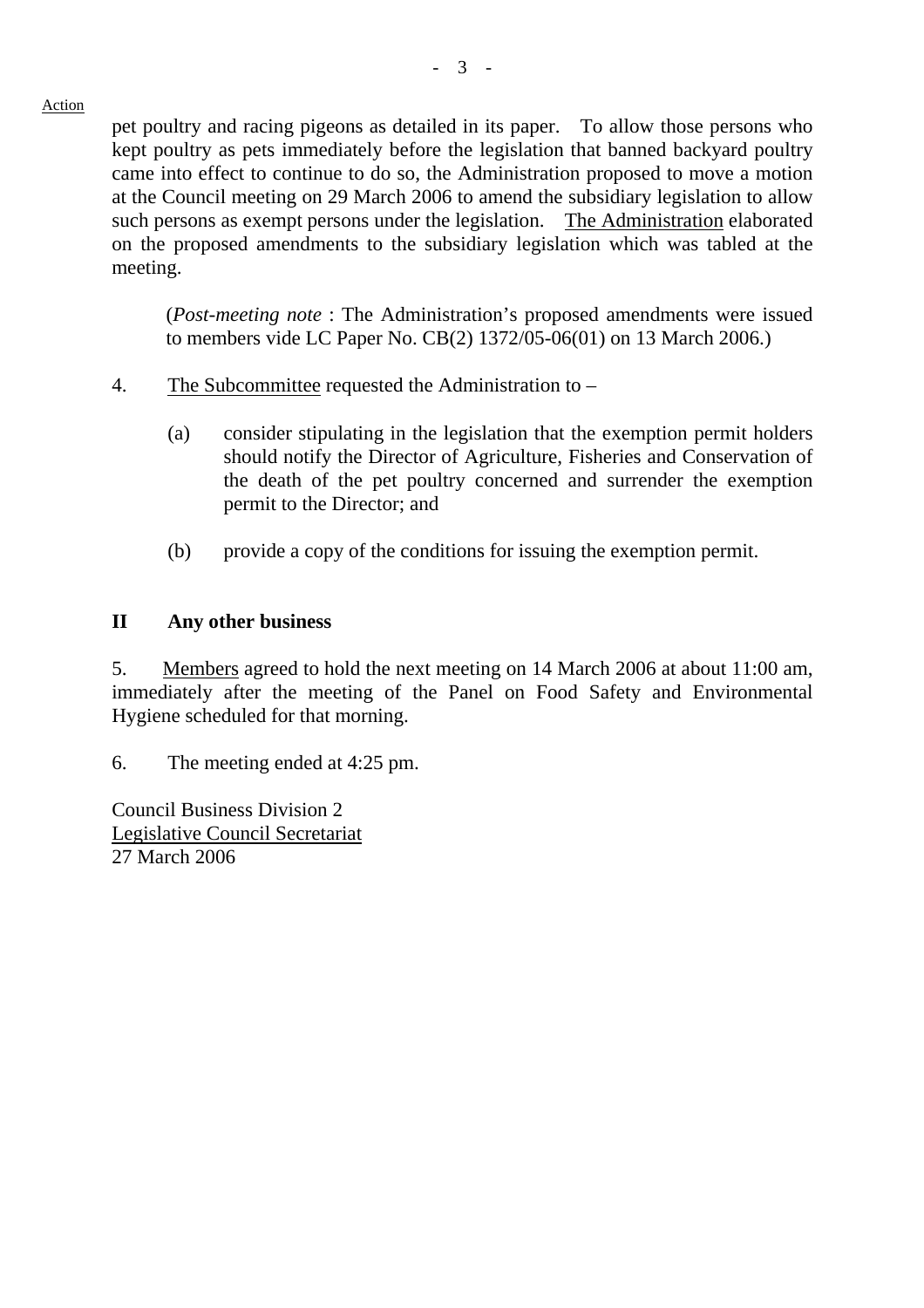#### **Proceedings of the meeting of the Subcommittee on Waste Disposal Ordinance (Amendment of Fourth Schedule) Notice 2006 and Public Health (Animals and Birds) (Licensing of Livestock Keeping) (Amendment) Regulation 2006 on Friday, 10 March 2006 at 2:50 pm in Conference Room B of the Legislative Council Building**

| <b>Time Marker</b> | S <sub>p</sub> e <sub>aker</sub> (s)      | Subject(s)                                                                                                                                                         | <b>Action</b><br>required                                                                             |
|--------------------|-------------------------------------------|--------------------------------------------------------------------------------------------------------------------------------------------------------------------|-------------------------------------------------------------------------------------------------------|
| 000000-000403      | Chairman                                  | Compensation for affected<br>owners of backyard poultry                                                                                                            |                                                                                                       |
| 000404-000839      | Admin<br>Chairman                         | Administration's proposed<br>arrangement for exemption to<br>owners of pet poultry and<br>racing pigeons                                                           |                                                                                                       |
| 000840-001217      | Mr Daniel LAM<br>Admin<br>Chairman        | Scope of the proposed<br>exemption permit for pet<br>poultry                                                                                                       |                                                                                                       |
| 001218-002502      | Ms Emily LAU<br>Admin<br>Chairman<br>ALA4 | Conditions for granting<br>exemption permits<br>Proof required for obtaining an<br>exemption permit                                                                | <b>Admin to</b><br>provide further<br>information<br>$(\text{para } 4(a) \text{ of }$<br>the minutes) |
| 002503-004309      | Dr KWOK Ka-ki<br>Admin<br>Chairman        | Criteria for issuing an<br>exemption permit<br>Whether exemption permits<br>would be issued to persons<br>who wished to keep pet poultry<br>after 13 February 2006 | <b>Admin to</b><br>provide a copy<br>of the<br>conditions for<br>granting<br>exemption<br>permits     |
| 004310-004915      | Mr Alan LEONG<br>Admin<br>Chairman        | Operational details for issuing<br>exemption permit for pet<br>poultry                                                                                             |                                                                                                       |
| 004916-005048      | ALA4<br>Admin                             | Persons eligible for exemption<br>permits                                                                                                                          |                                                                                                       |